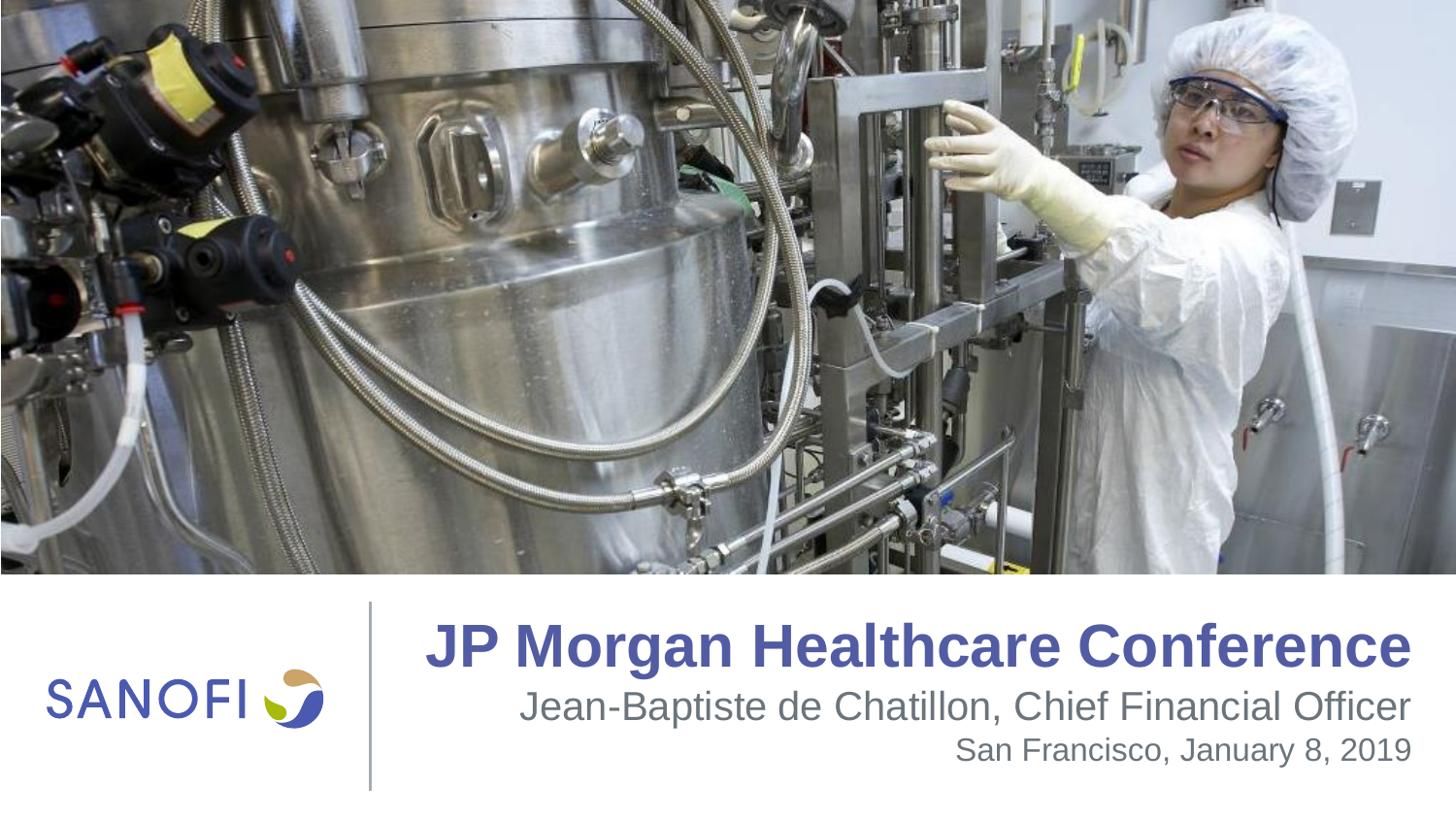### **Forward looking statements**

This presentation contains forward-looking statements as defined in the Private Securities Litigation Reform Act of 1995, as amended. Forward-looking statements are statements that are not historical facts. These statements include projections and estimates and their underlying assumptions, statements regarding plans, objectives, intentions and expectations with respect to future financial results, events, operations, services, product development and potential, and statements regarding future performance. Forward-looking statements are generally identified by the words "expects", "anticipates", "believes", "intends", "estimates", "plans" and similar expressions. Although Sanofi's management believes that the expectations reflected in such forward-looking statements are reasonable, investors are cautioned that forward-looking information and statements are subject to various risks and uncertainties, many of which are difficult to predict and generally beyond the control of Sanofi, that could cause actual results and developments to differ materially from those expressed in, or implied or projected by, the forward-looking information and statements. These risks and uncertainties include among other things, the uncertainties inherent in research and development, future clinical data and analysis, including post marketing, decisions by regulatory authorities, such as the FDA or the EMA, regarding whether and when to approve any drug, device or biological application that may be filed for any such product candidates as well as their decisions regarding labelling and other matters that could affect the availability or commercial potential of such product candidates, the absence of guarantee that the product candidates if approved will be commercially successful, the future approval and commercial success of therapeutic alternatives, Sanofi's ability to benefit from external growth opportunities, to complete related transactions and/or obtain regulatory clearances, risks associated with intellectual property and any related pending or future litigation and the ultimate outcome of such litigation, trends in exchange rates and prevailing interest rates, volatile economic conditions, the impact of cost containment initiatives and subsequent changes thereto, the average number of shares outstanding as well as those discussed or identified in the public filings with the SEC and the AMF made by Sanofi, including those listed under "Risk Factors" and "Cautionary Statement Regarding Forward-Looking Statements" in Sanofi's annual report on Form 20-F for the year ended December 31, 2017. Other than as required by applicable law, Sanofi does not undertake any obligation to update or revise any forward-looking information or statements.

#### **SANOFI**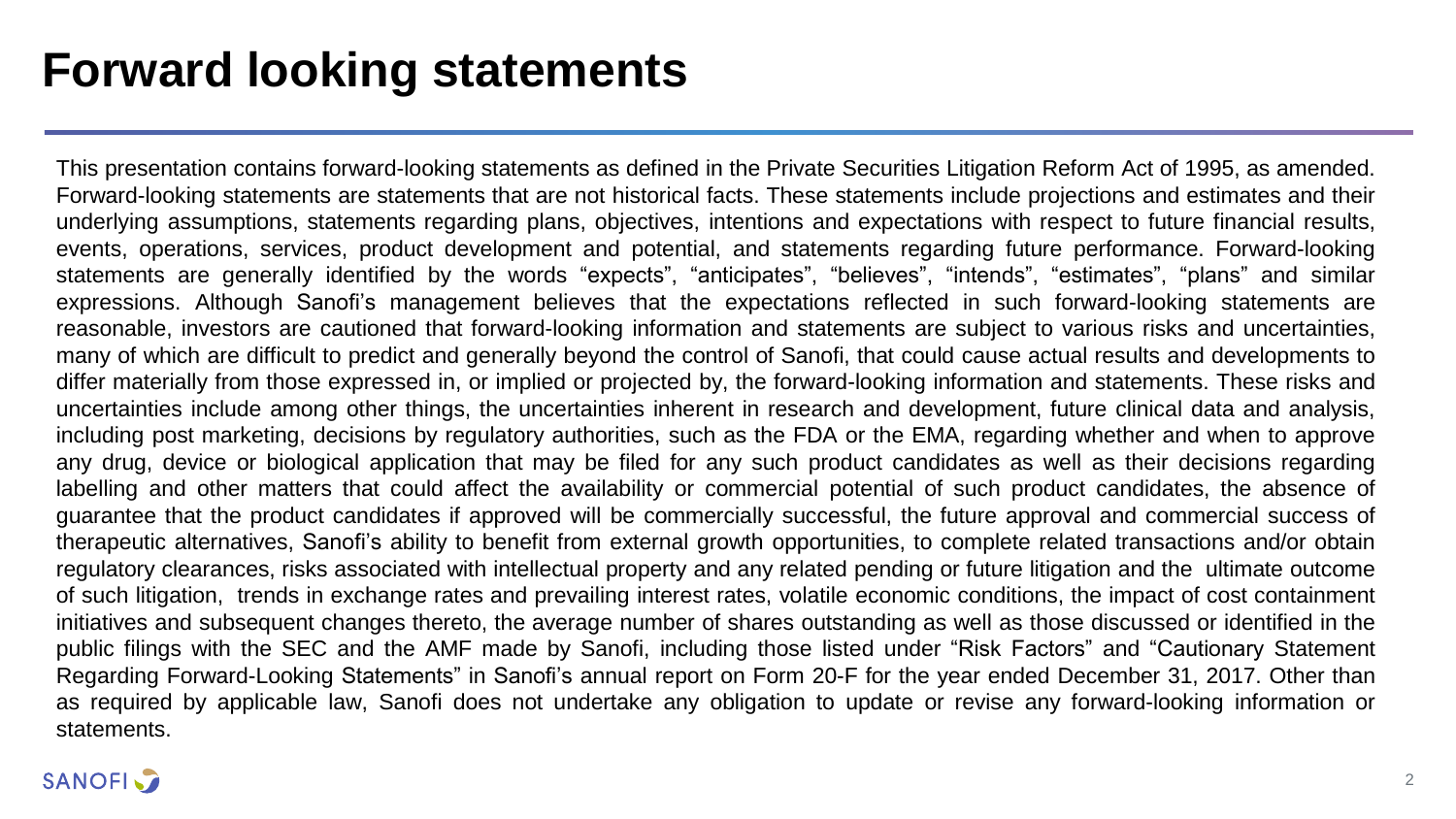## **Strategic transformation gained traction in 2018**

### **Important milestones achieved**

| Reshaping   | Building a leading Rare Blood Disorder franchise with the acquisitions of Bioverativ and Ablynx<br>• Divestment of European generics business for $€1.9$ billion                                                                                                                                                     |
|-------------|----------------------------------------------------------------------------------------------------------------------------------------------------------------------------------------------------------------------------------------------------------------------------------------------------------------------|
|             | • Global Rollout of Dupixent <sup>®</sup> in Atopic Dermatitis and Dupixent <sup>®</sup> U.S. launch in Asthma<br>Launching • U.S. launch of Libtayo <sup>®</sup> for advanced CSCC<br>• EU launch of Cablivi® for adults with aTTP                                                                                  |
| Innovating  | • Dupilumab positive Phase 3 results in CRwNP and in adolescents with moderate-to-severe AD<br>• Praluent <sup>®</sup> positive data from cardiovascular ODYSSEY OUTCOMES trial<br>• Phase 1/2a data on BIVV001 <sup>(1)</sup> ; Phase 2/3 study in ADPKD on venglustat; Zynquista <sup>™</sup> filed in T1 diabetes |
| Simplifying | • Refocus of 2 Global Business Units (GBU Primary Care and GBU China & Emerging Markets)                                                                                                                                                                                                                             |



CRwNP: Chronic Rhinosinusitis with Nasal Polyps; AD: Atopic Dermatitis; CSCC: Cutaneous Squamous Cell Carcinoma; aTTP: acquired Thrombotic Thrombocytopenic Purpura; T1: Type 1 Dupixent® in collaboration with Regeneron (1) Sanofi product for which Sobi has opt-in rights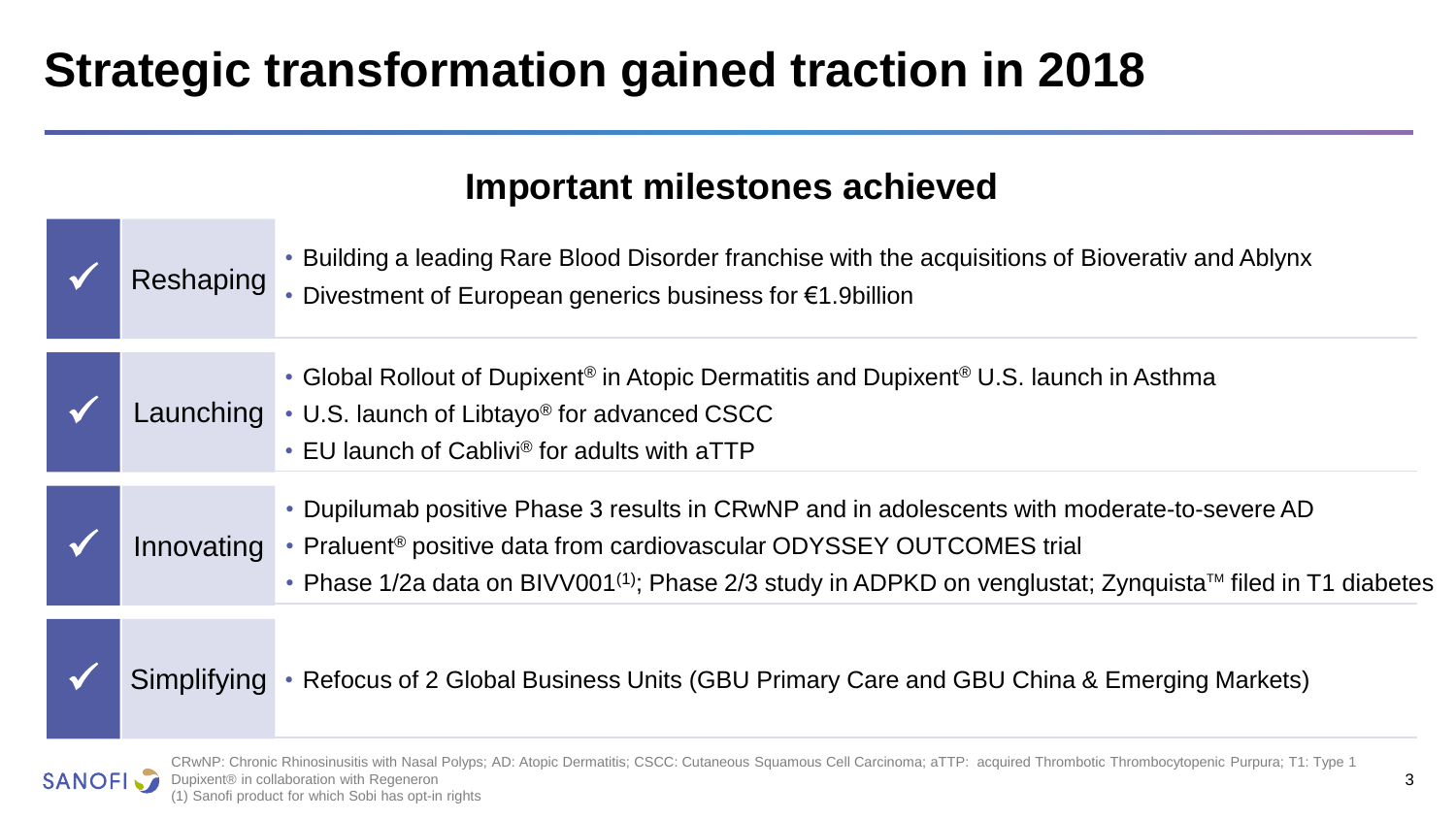### **Sanofi entered a new growth phase with strong results in Q3 2018**

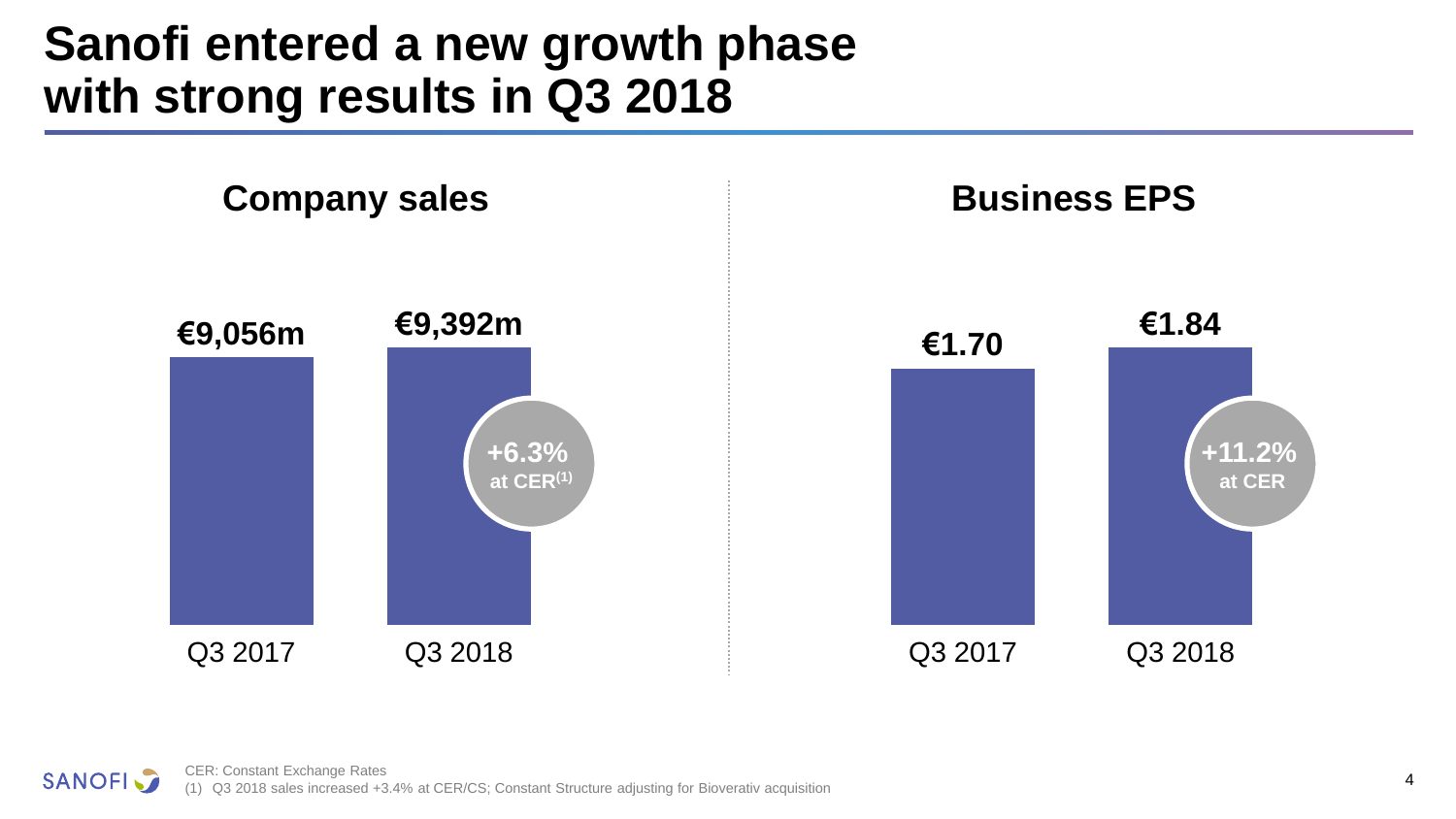### **Solid sales growth achieved in Q3, further enhanced by contribution from Bioverativ acquisition**



CER: Constant Exchange Rates (1) Excludes U.S. Lantus®, U.S. sevelamer and Rare Blood Disorders franchise

**SANOFI**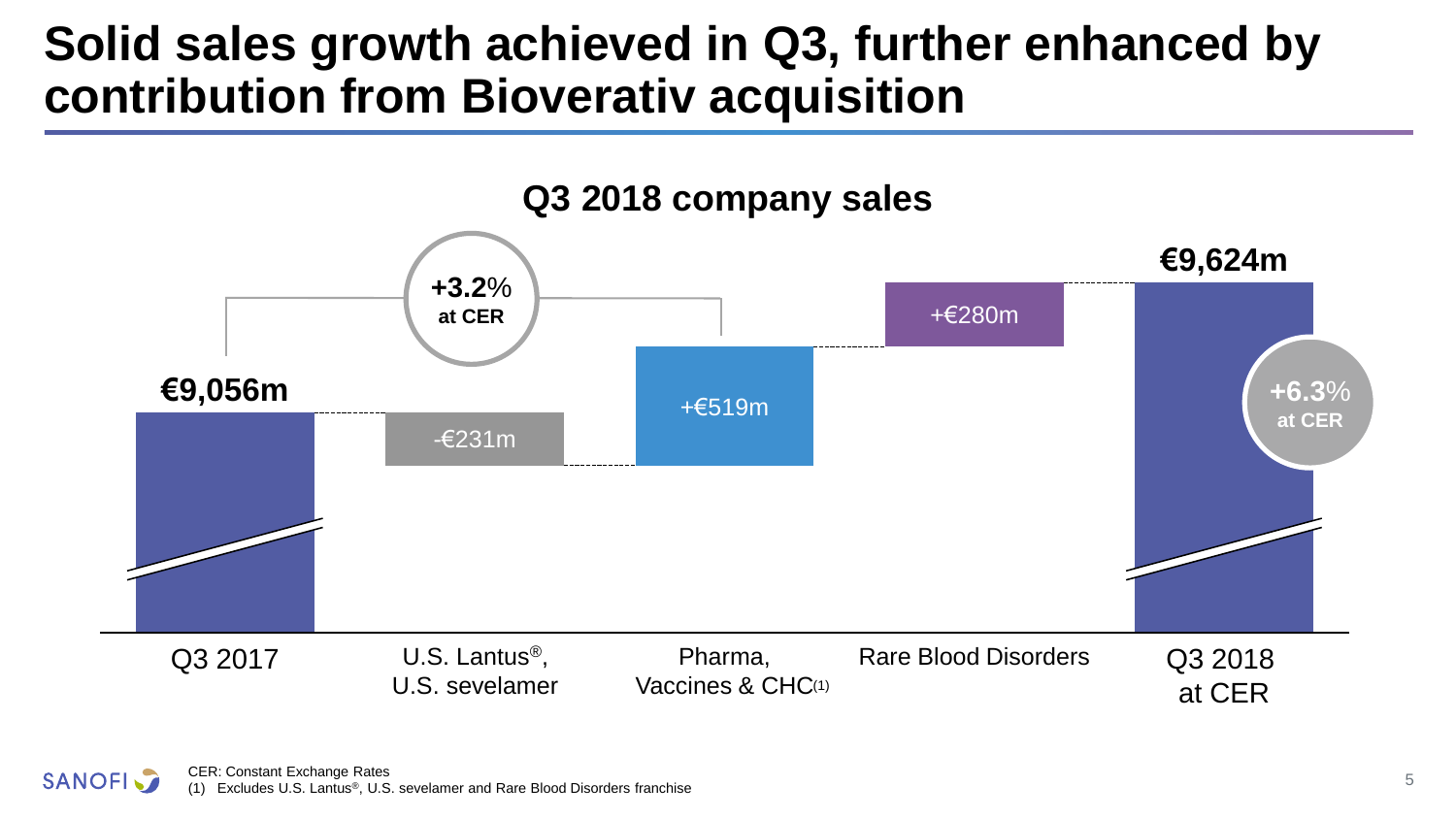### **Refocus of GBU structure expected to support growth and unlock organizational efficiencies**

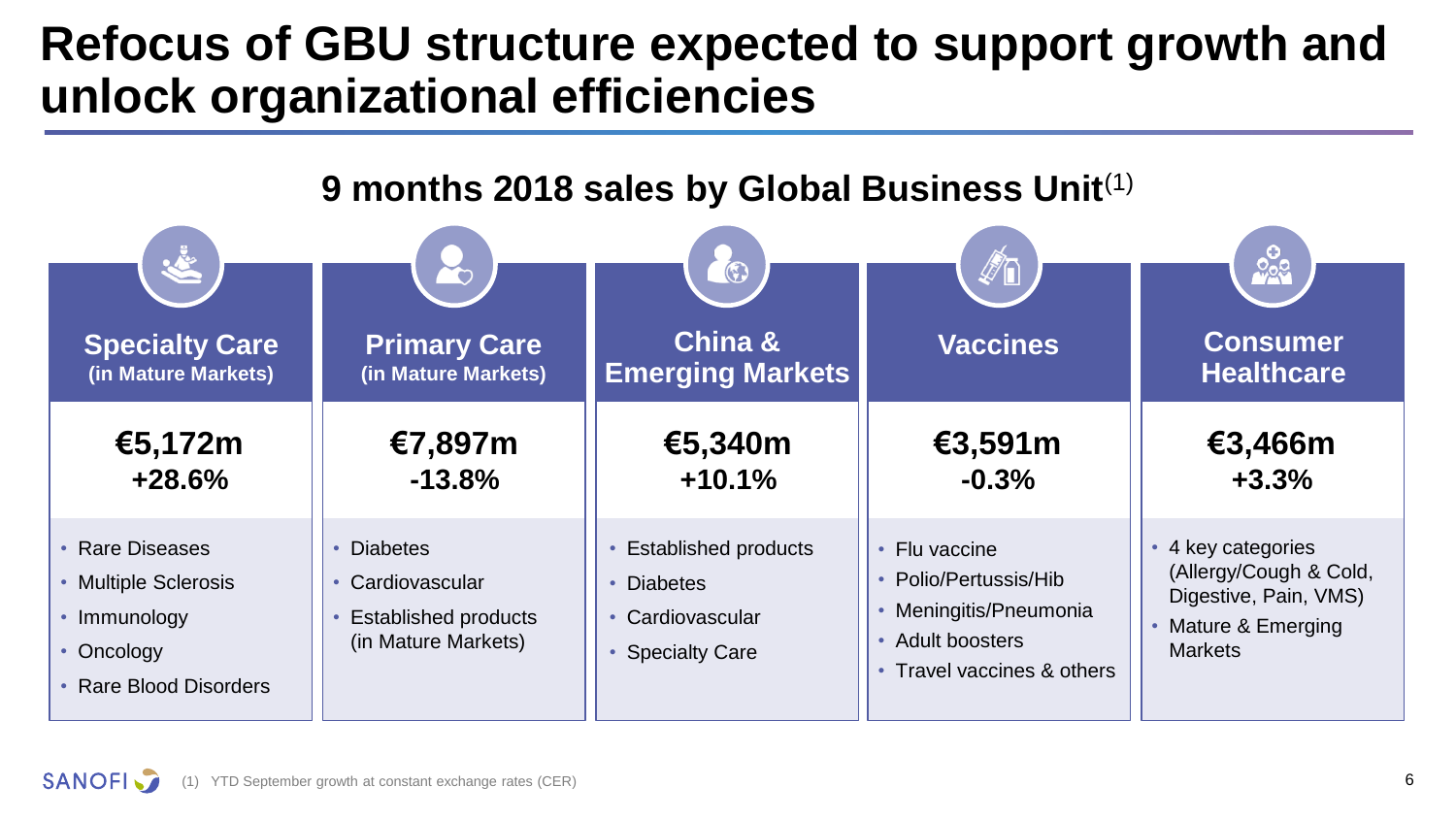### **Today we will focus on…**

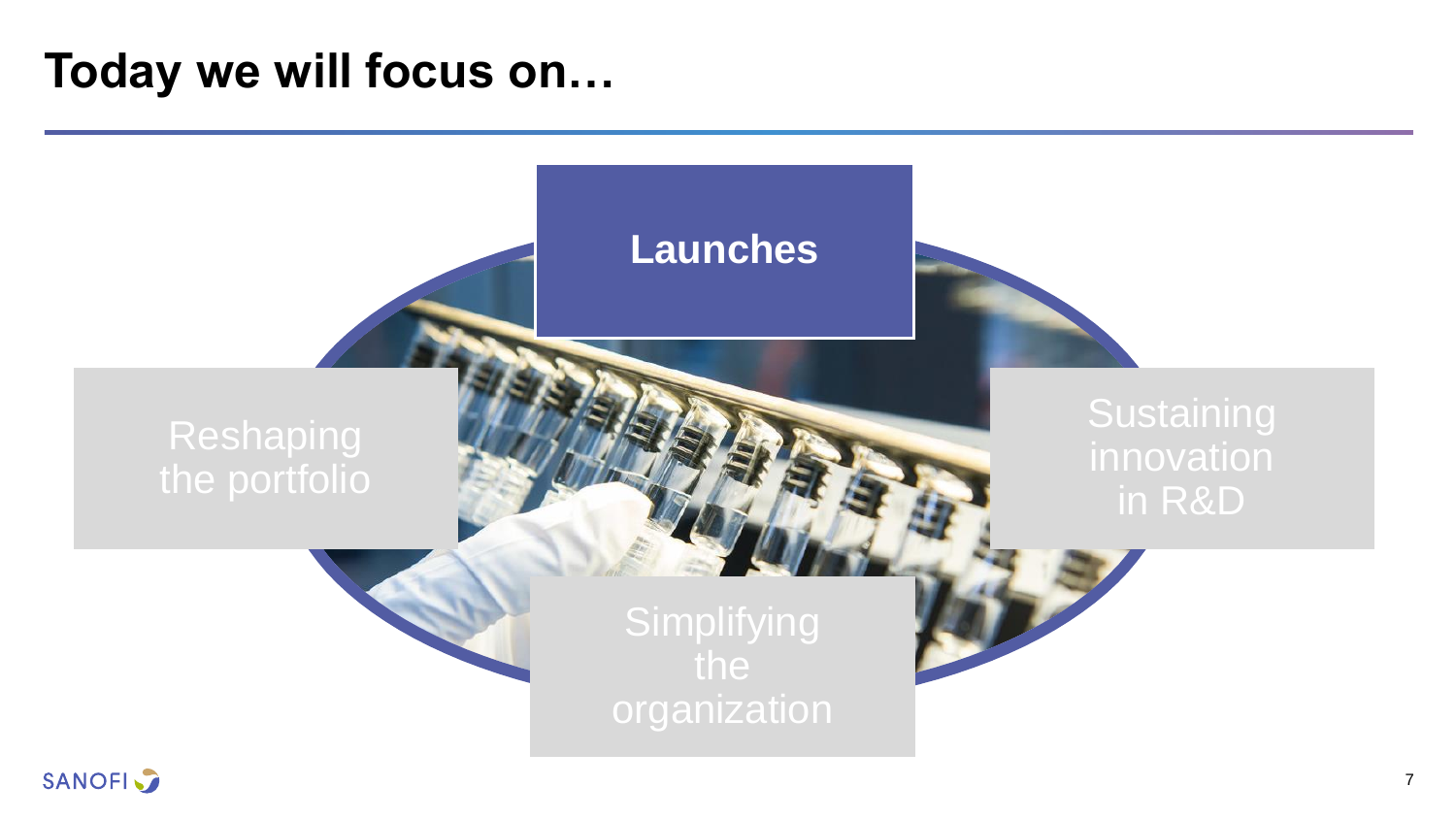### **New product sales contribution exceeded impact from U.S. LoEs in Q3 2018**



**SANOFI**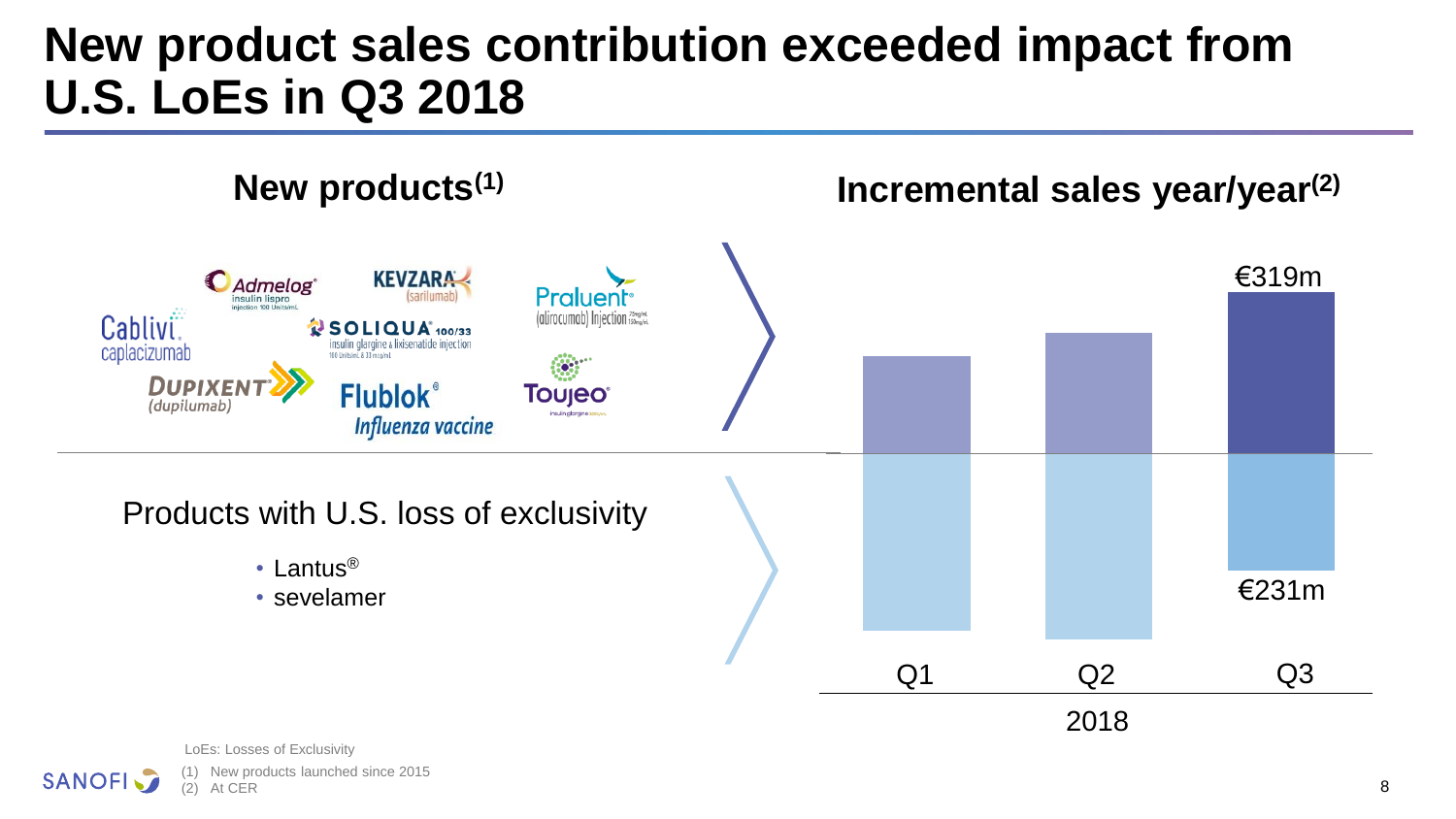## **Dupixent® expansion in type 2 co-morbid diseases, age-groups and geographies in 2019**

### **Potential additional indications**





AD: Atopic Dermatitis; CRSwNP: Chronic Rhinosinusitis with Nasal Polyps,

Except with respect to U.S. approval for adult AD and asthma and approvals in EU and certain other countries for adult AD, the safety and efficacy for the uses described above have not been reviewed/approved by any regulatory authority, Dupixent® in collaboration with Regeneron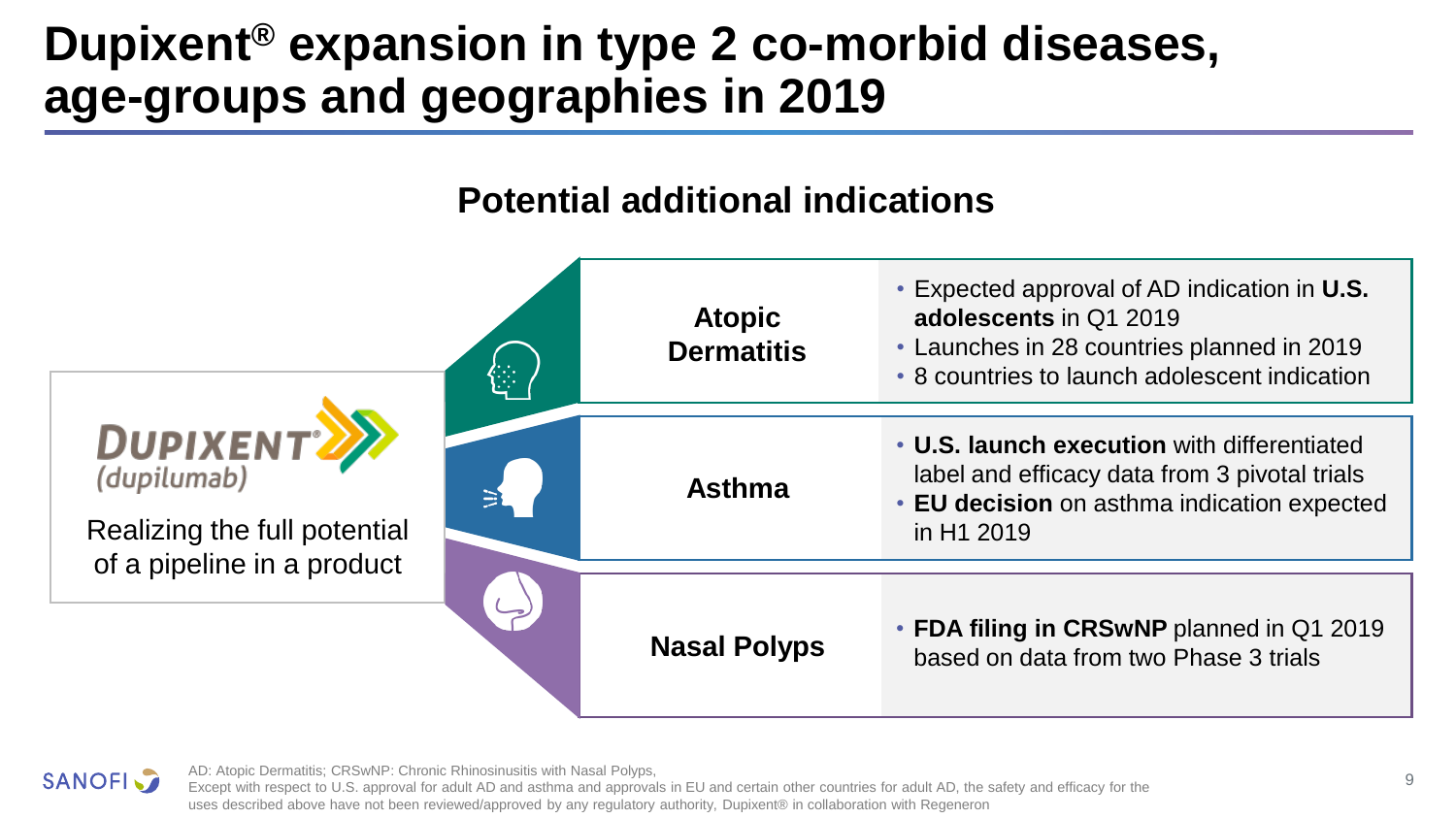# **Dupixent® is core driver of growing Immunology franchise**

- Strong Q3 U.S. performance metrics for Dupixent<sup>®</sup> in AD
	- 16% sequential increase in  $TRx^{(1)}$

**SANOFI** 

- Rx trends ahead of other biologic launches in dermatology
- Favorable U.S. payer coverage in AD for 2019 • >90% of lives covered of which ~50% with only single step-edit
- Successful U.S. DTC campaign supports awareness among broader patient population suffering from AD
- Launched in 17 countries<sup>(2)</sup> by the end of 2018



**Quarterly sales evolution**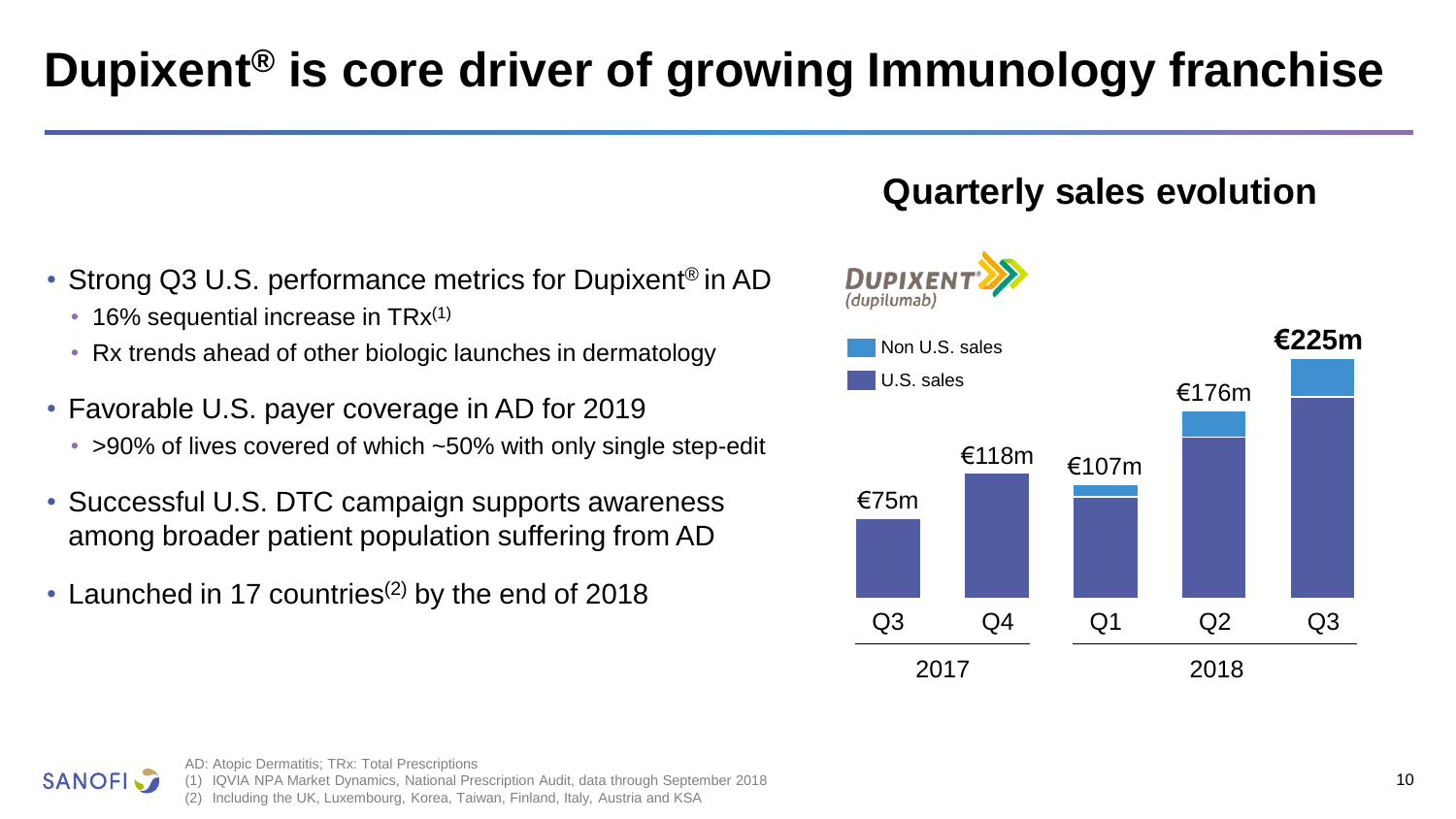## **Dupixent® unique profile offers a highly differentiated treatment option for moderate-to-severe asthma patients**

#### **Dupixent®: Unique mechanism of action targeting IL4 and IL13**

#### **Weekly NBRx in U.S. market in 2018**



- Only FDA approved biologic:
	- for both moderate and severe asthma patients with eosinophilic phenotype
	- for oral corticosteroid-dependent asthma, regardless of phenotype
	- offering asthma patients self-administration at home
- ~900k adults and adolescents with moderate-to-severe uncontrolled persistent asthma in the U.S.
	- 100k patients currently treated with biologics
	- 25%-30% of population oral corticosteroid-dependent
- EU regulatory decision expected in H1 2019

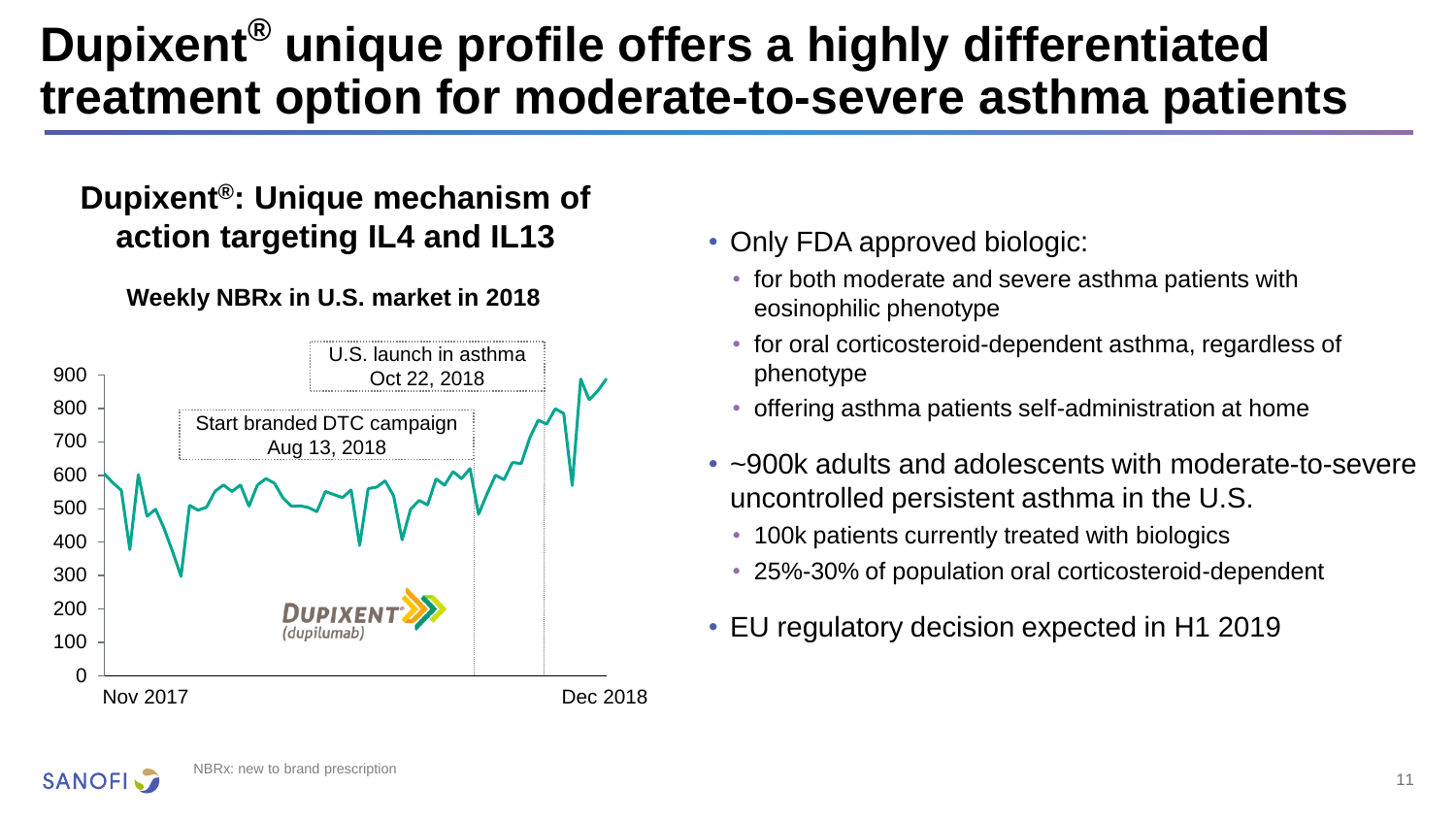## **Positive Phase 3 data in CRSwNP further supports the efficacy of dupilumab in additional type 2 disease**

- Positive Phase 3 data
	- Significant reduction in nasal polyp size, nasal congestion and need for systemic corticosteroids and/or surgery
- CRSwNP a prevalent and persistent disease
	- Affects  $2-4\%$  of adults<sup>(2)</sup>
	- 30-70% overlap rate with asthma $(3)$
- Current standard of care: Intranasal steroid use, followed by functional endoscopic sinus surgery
	- ~250K functional endoscopic sinus surgery procedures in U.S. and EU5 annually
	- Recurrence post surgery in >50% of patients



CRSwNP: Chronic Rhinosinusitis with Nasal Polyps. The rate of adverse events were generally similar across Dupixent® and placebo, and no new or unexpected side effects related to Dupixent® were observed.

(1) Endoscopic images from a healthy person and patient with severe CRSwNP. Source: Schleimer RP. Annu Rev Pathol 2017;12:331–357 **SANOFI** 

(2) Incidence across U.S., EU and Japan - Settipane 1977; Klossek 2005; Hedman 1999

(3) Ref: Alobid 2011b; Dietz de Loos 2013; Bachert 2010; Promsopa 2016; Hakansson 2015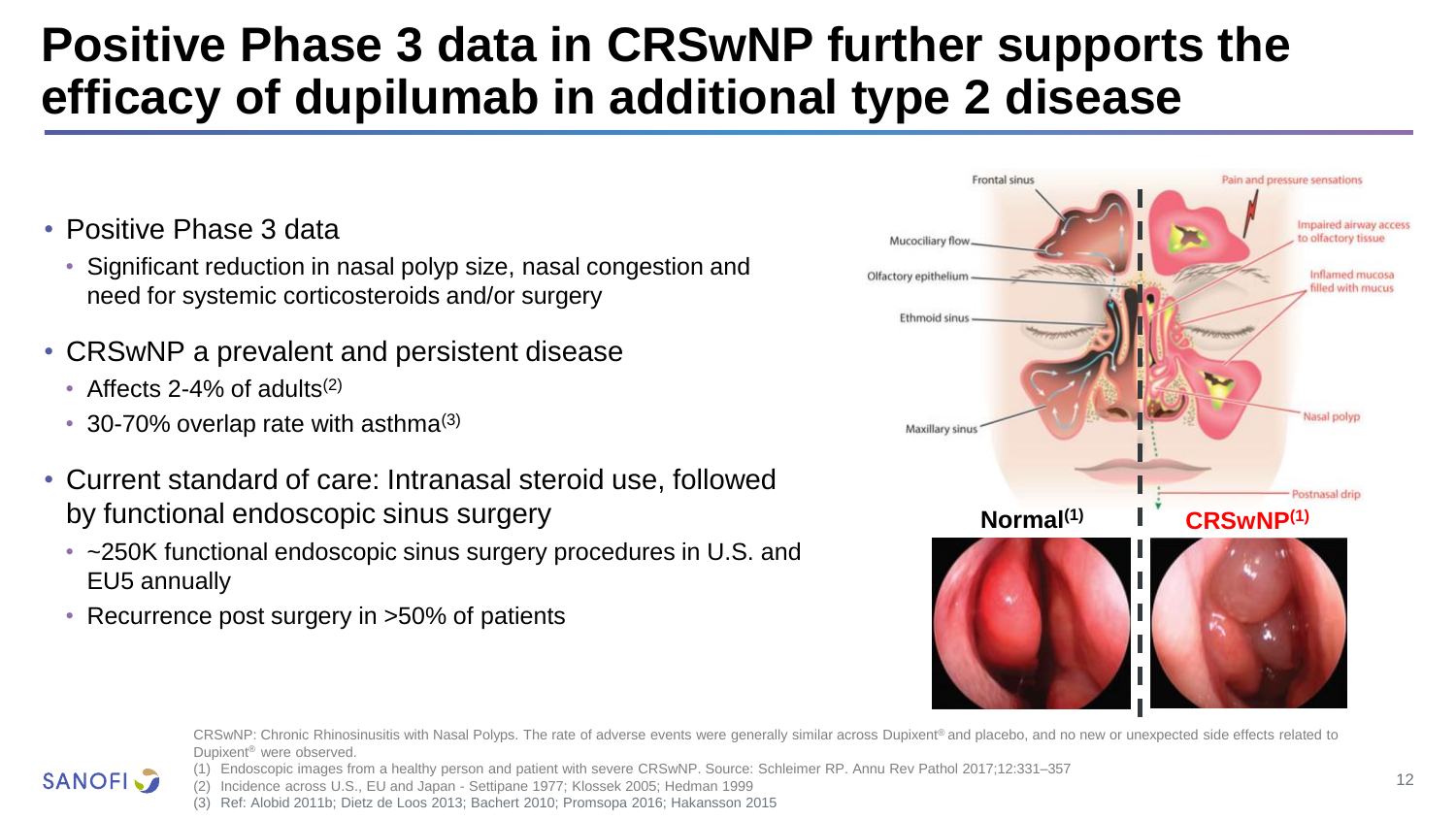#### **Libtayo®: first and only FDA-approved therapy for CSCC**



- CSCC: 2<sup>nd</sup> most common form of skin cancer
	- Responsible for an estimated 7,000 deaths each year in the U.S.
	- Accounts for ~20% of all skin cancers in the U.S.
	- Newly diagnosed cases expected to rise annually
- Libtayo® received Category 2A evidence rating
	- Only FDA approved systemic therapy in NCCN quidelines<sup>(1)</sup>
- Broad U.S. access and reimbursement for appropriate patients
- EU decision expected in H1 2019



CSCC: Cutaneous Squamous Cell Carcinoma, Libtayo® in collaboration with Regeneron, Except for the U.S. FDA's approval of Libtayo® for Advanced CSCC, the safety and efficacy of Libtayo® has not been fully evaluated by any regulatory authority and is not approved. (1) National Comprehensive Cancer Network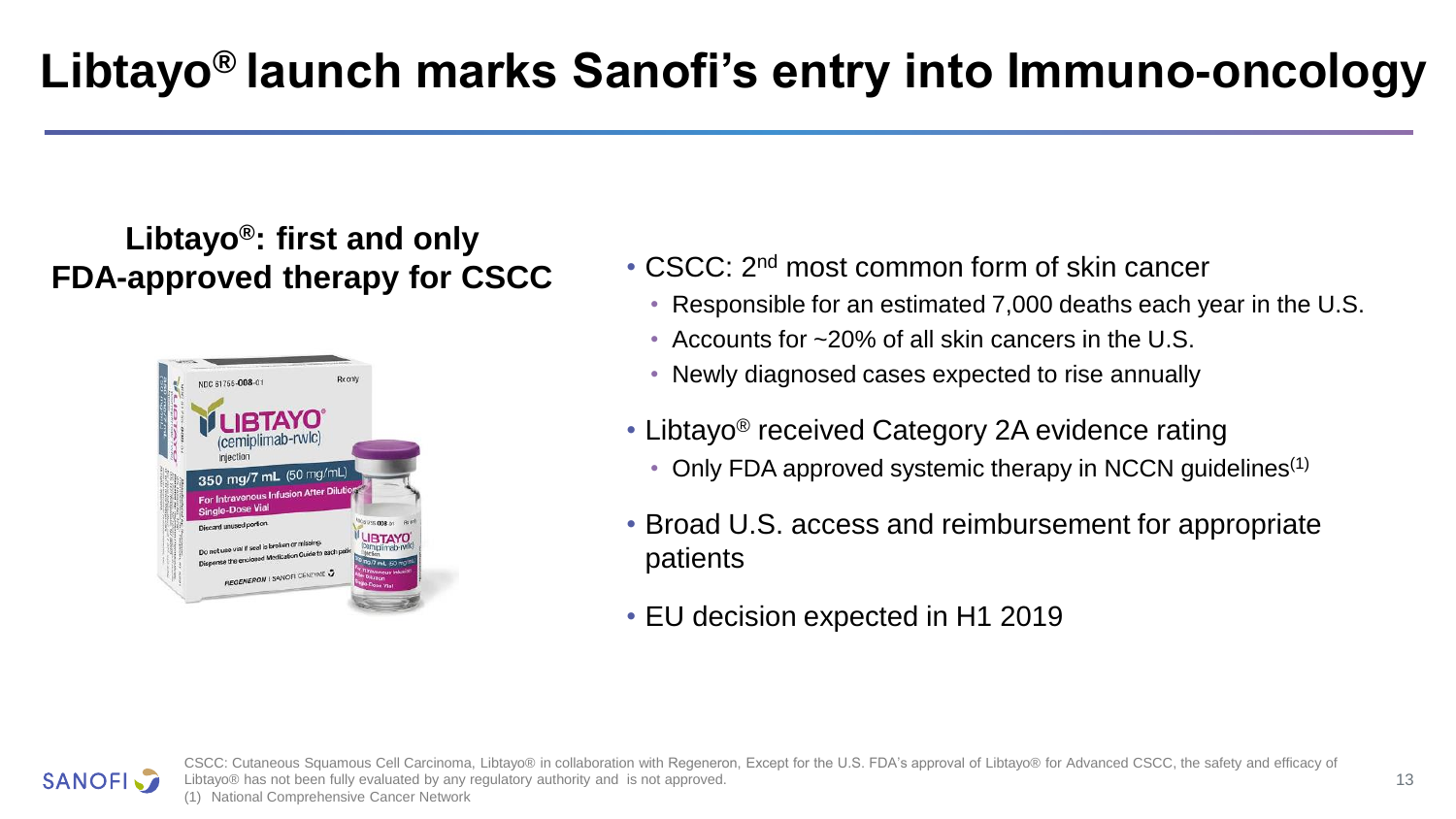## **Isatuximab has potential to access the Multiple Myeloma market supported by competitive development program**

#### **Isatuximab - A fully owned anti-CD38 asset**

- Four Phase 3 trials address MM along the treatment  $continuum<sup>(1)</sup>$ 
	- Targeted indications in combination with current and future standard-of-care regimens across lines of therapy in MM
	- Exploring differentiated MoA and shorter IV infusion duration
- ICARIA pivotal data expected in Q1 2019
	- RRMM setting represents initial entry to market opportunity
- Investigating potential in IO/IO combinations in other hematological malignancies and solid tumors
	- Initiating PoC trials with isatuximab/checkpoint inhibitorcombinations in 11 malignancies(2)

#### **Commitment to Multiple Myeloma community**





MM: Mulitple Myeloma; RRMM: Relapsed/Refractory Multiple Myeloma; The safety and efficacy of isatuximab in pateints with MM has not been evvaluated by any regulatory authority.

(1) Ongoing Phase 3 program in MM includes ICARIA, IKEMA, IMROZ and GMMG trials

(2) Isatuximab is being studied in combination with cemiplimab (anti-PD-1) or atezolizumab (anti-PD-L1)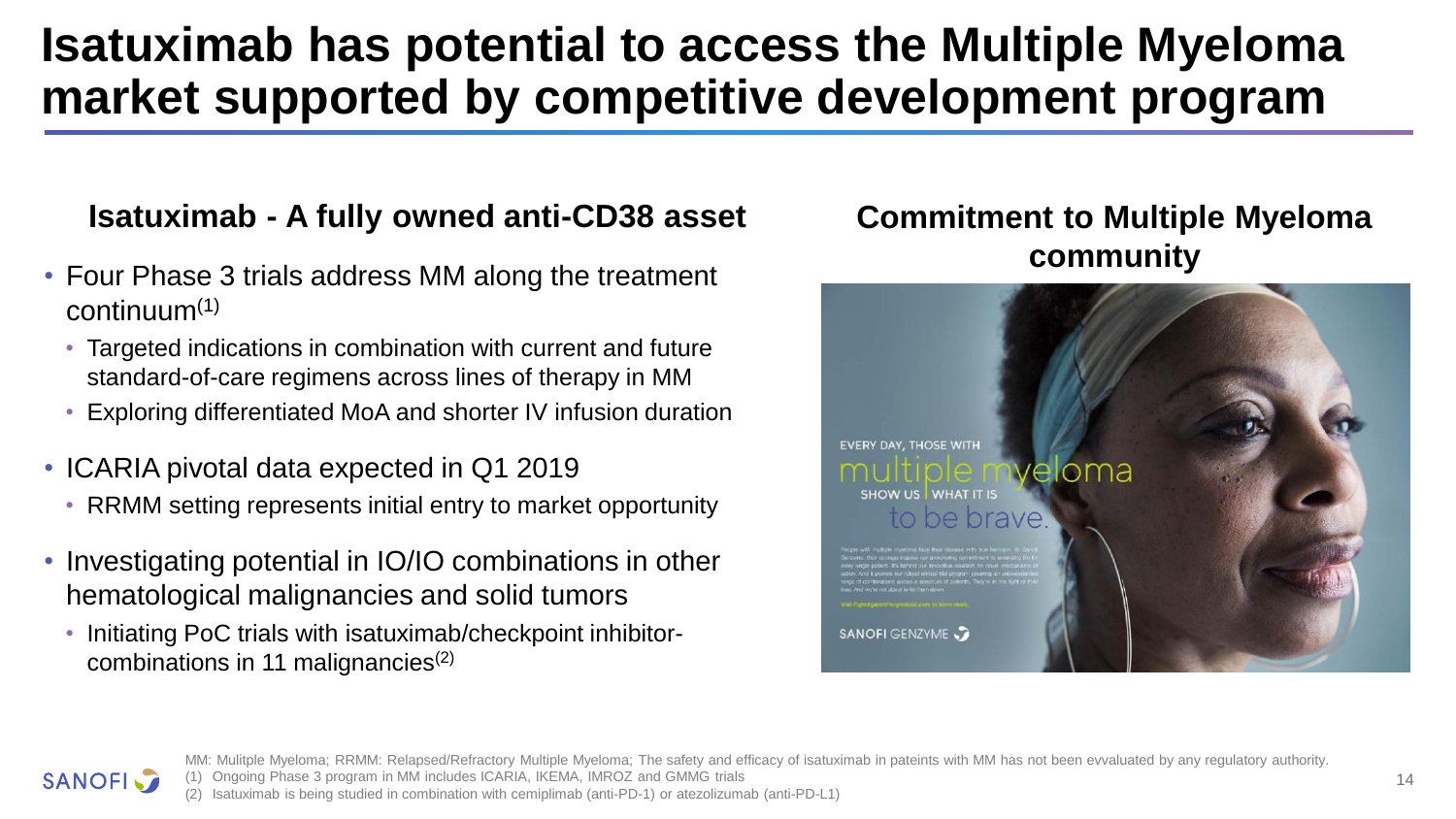## **Restructured immuno-oncology collaboration provides increased flexibility to develop novel IO programs**

In collaboration with Innate Pharma

#### **Sanofi pre-clinical immuno-oncology pipeline**

- Timelines subject to change In collaboration with BioNTech AG (4) Ablynx nanobody platform FIH Projections(1) **2019 2020 2021 Synthetic mRNA CD38 Immune Cell Engagers** (Antibodies or Nanobodies) **Immune-modulatory** (Antibodies or Nanobodies) **Antibody Drug Conjugates** (Toxin or Immuno Payloads) **Small Molecules** Next Gen Anti-CD38 Multiple Myeloma  $NKCE<sup>(3)</sup>$ ADC-Cytotoxic Solid Tumors Cytokine mRNA(2) (Solid Tumors) Multi-specific TCE Multiple Myeloma ADC-Immuno Solid Tumors Multi-specific TCE Breast Cancer Multi-specific Ab/Nb(4) Multi-specific TCE<sup>(4)</sup> Multi-specific TCE<sup>(4)</sup> T cell modulator Solid Tumors Up to 4 additional mRNA products $(2)$ (Solid Tumors)
- Sanofi and Regeneron IO collaboration restructured
	- Agreement to focus on MUC16xCD3 and BCMAxCD3
	- Sanofi IO efforts to increasingly emphasize T-cell engagers
- Sanofi able to independently pursue own IO programs
	- Internal portfolio based on diverse modalities
	- Integration of Ablynx nanobody platform facilitates expansion in multi-specific IO biologics



TCE: T Cell Engager NKCE:NK Cell Engager FIH: first in human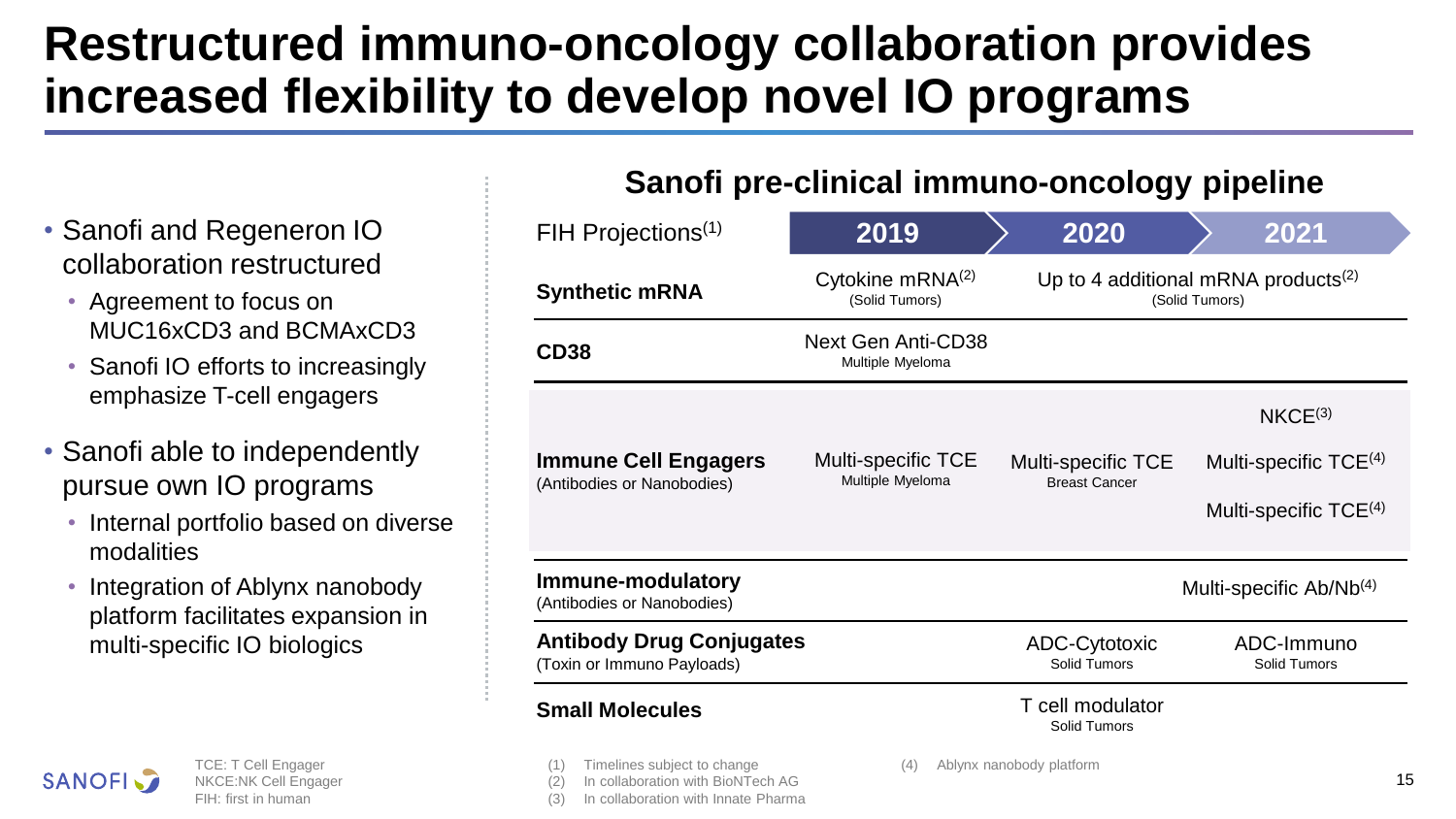## **Building leadership in rare blood disorders**

#### **Sanofi Genzyme Rare Blood Disorder franchise**



aTTP: acquired Thrombotic Thrombocytopenic Purpura; CAD: Cold Agglutinin Disease; EHA: European Hematology Association; WFH: World Federation of Hemophilia **SANOFI** (1) In collaboration with Sangamo (2) Sanofi product for which Sobi has opt-in rights

(3) Retrospective population-based cohort study, 1999-2013; presented at EHA 2018

(4) Growth comparing full first nine months 2018 sales versus full first nine months 2017 sales at CER. Excluding SOBI contract manufacturing sales. Unaudited data.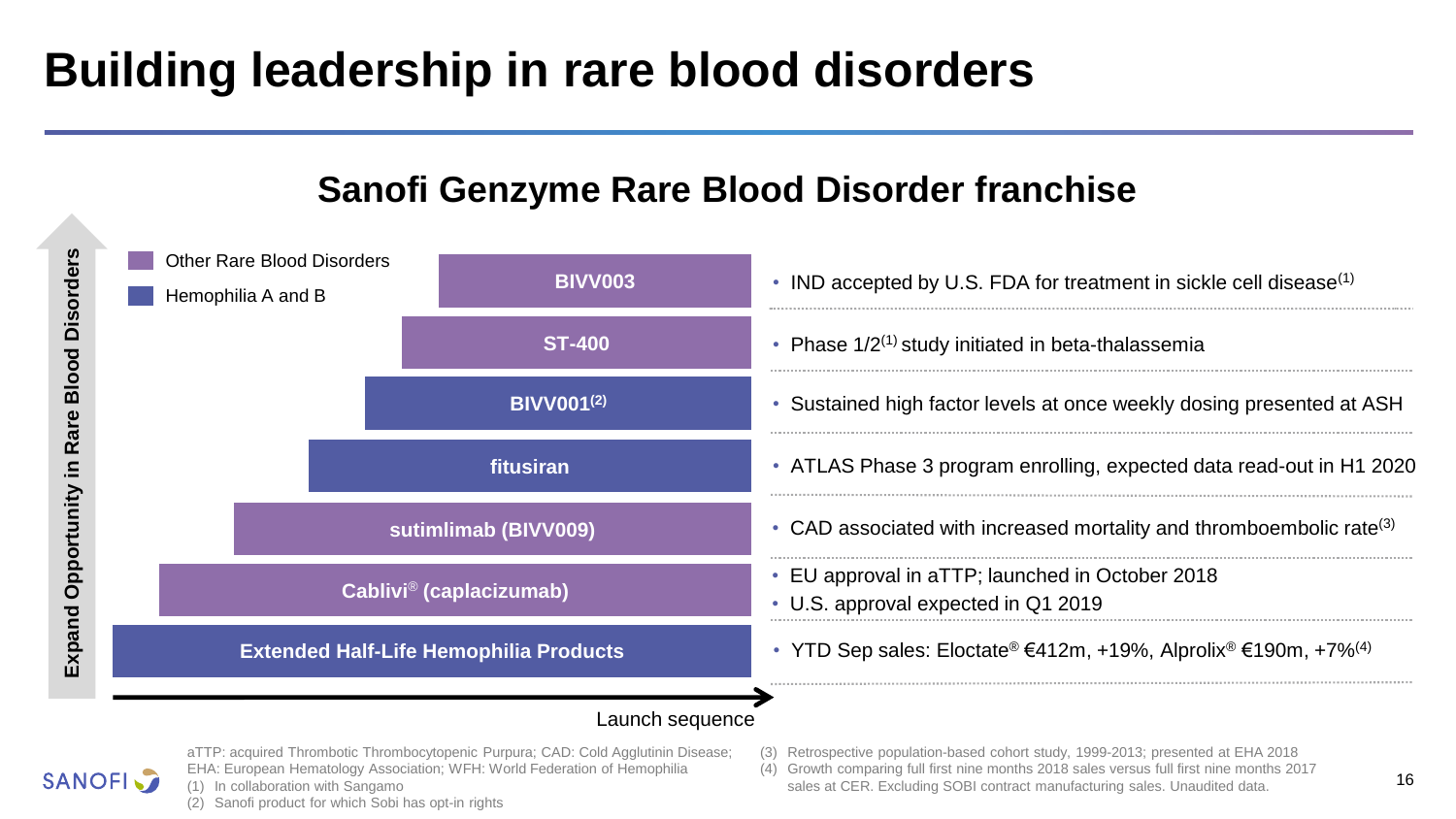## **Cablivi®: first therapeutic specifically indicated for the treatment of aTTP**

#### **First therapeutic approved in Europe for adults with aTTP**

**Priority review granted by U.S. FDA**



- Mortality rate of acquired thrombotic thrombocytopenic purpura (aTTP) of up to 20% with current standard of care(1)
- High unmet need with no previously approved therapies
- Launched in October in Germany
	- ~120 key treatment centers identified and reached
	- Initial patients on treatment
- Managed access in other markets, including France
- Next launches in Nordic countries expected in H1 2019
- U.S. FDA action date Feb 6, 2019

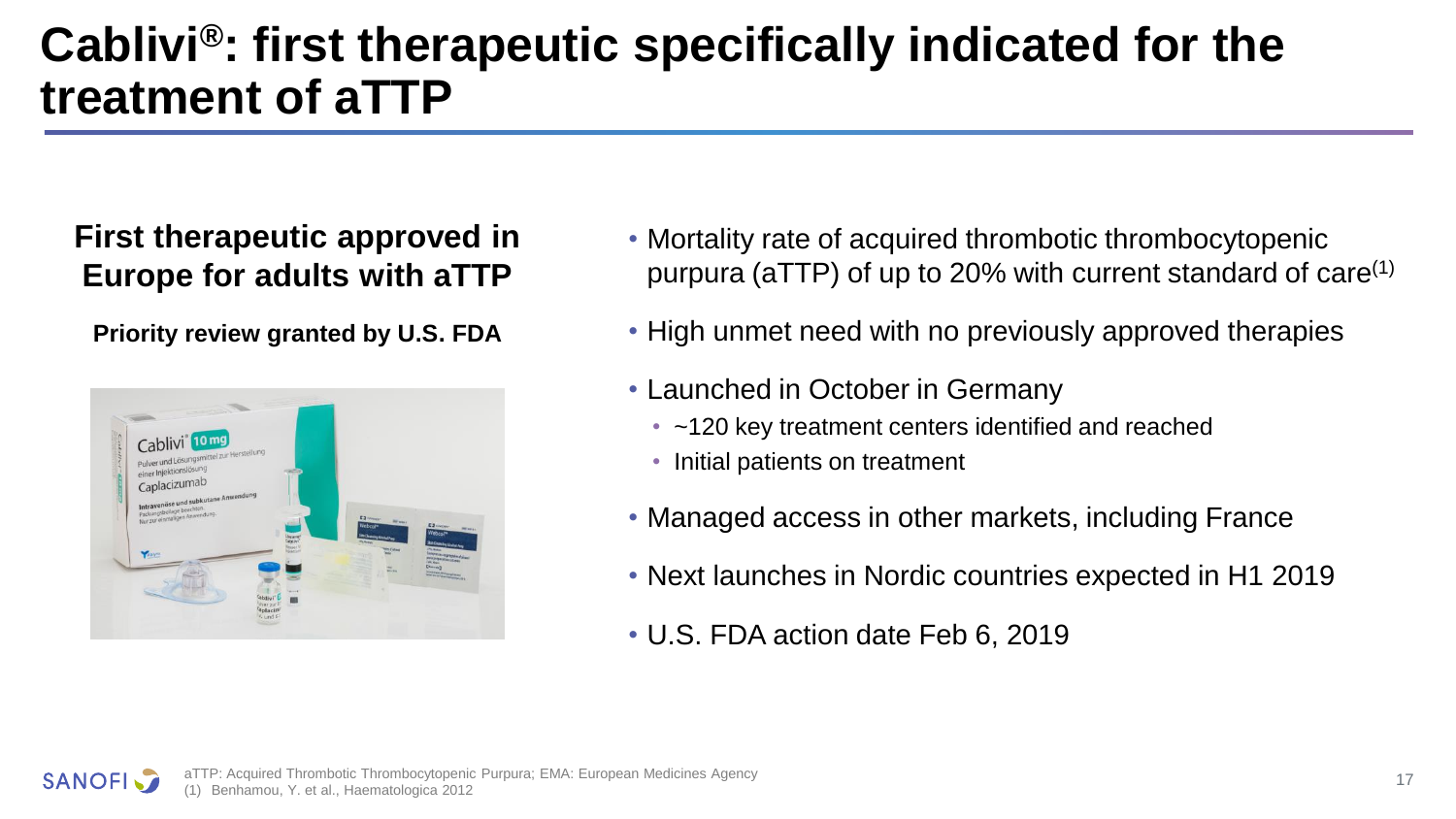## **Flublok® is key to Sanofi Pasteur's influenza vaccine differentiation strategy**

#### **Flublok® differentiated with greater efficacy in adults 50 years and older**

**Cumulative confirmed Flu cases(1,2)**



- Leader in flu vaccines due to differentiated product offerings
	- Conversion from trivalent to quadrivalent flu vaccines
	- Fluzone<sup>®</sup> High-Dose for people 65 years and older
	- Introduction of Flublok<sup>®</sup> in U.S. market
- Flublok® differentiation focus on adults 50-64 years old
	- 30% to 43% more protection compared to standard-dose QIV inactivated flu vaccine(1)
- Full U.S. launch of Flublok® in 2018/19 flu season
	- Strong contribution to Vaccines sales performance in Q3
- International expansion planned, including EU and China

QIV: quadrivalent



(1) Dunkle LM, Izikson R, Patriarca P, et al. Efficacy of recombinant influenza vaccine in adults 50 years of age or older. New England Journal of Medicine. 2017;376(25):2427-2436. https://www.nejm.org/doi/full/10.1056/NEJMoa1608862. Published online June 22, 2017. Accessed June 15, 2018 . http://www.nejm.org/doi/full/10.1056/NEJMoa1608862 (2) Source: Full prescribing information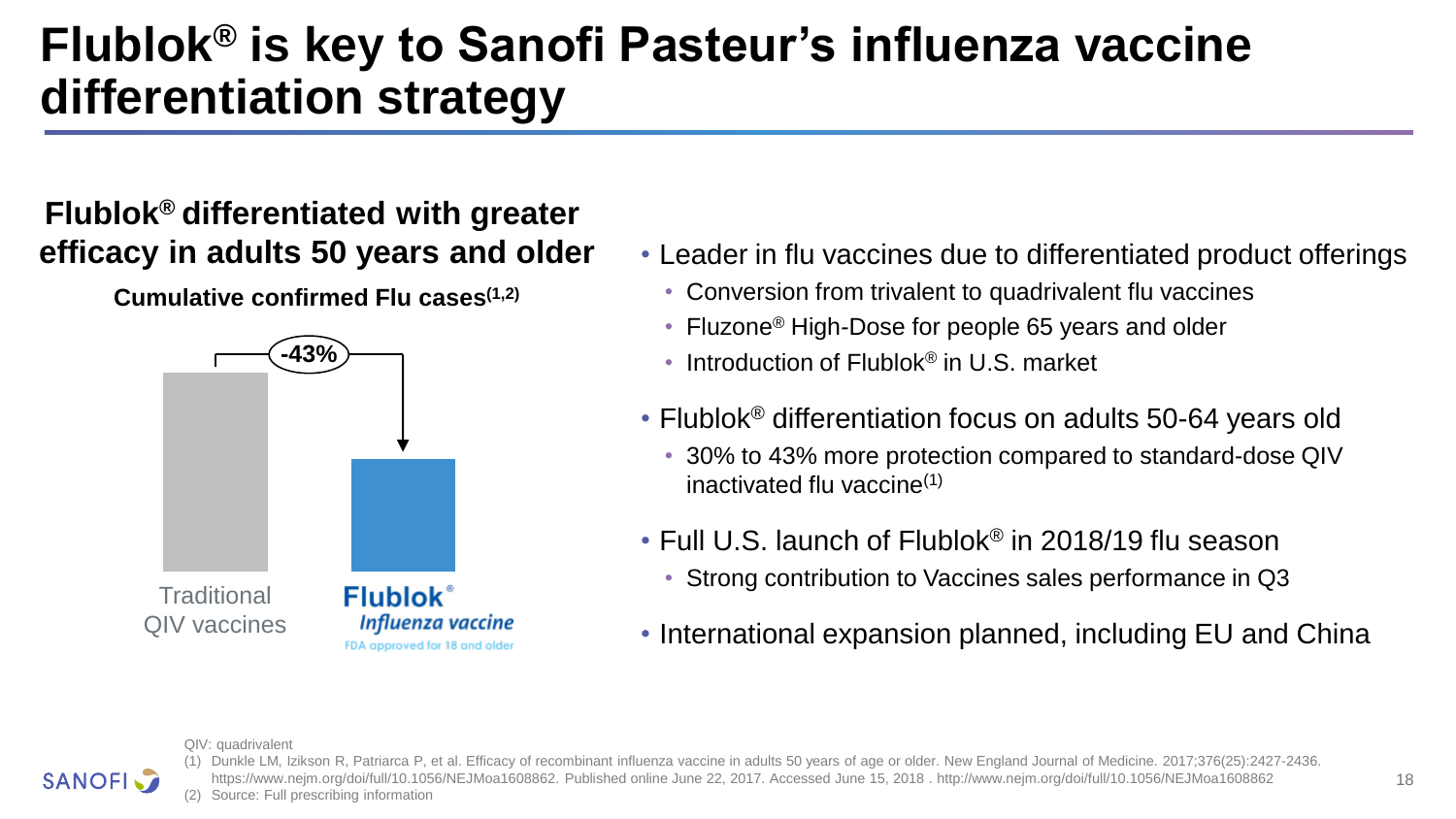### **Several potentially significant approvals for new drugs and additional indications over next 12 months**

|                         |                                                                       | 2019       |                |            |                |
|-------------------------|-----------------------------------------------------------------------|------------|----------------|------------|----------------|
|                         |                                                                       | $\Omega$ 1 | Q <sub>2</sub> | $\Omega$ 3 | O <sub>4</sub> |
|                         | Dupixent <sup>®(2)</sup> in Asthma in Adults and Adolescents (EU)     |            |                |            |                |
|                         | Cablivi® in acquired Thrombotic Thrombocytopenic Purpura (U.S.)       |            |                |            |                |
| <b>Potential</b>        | Dupixent <sup>®(2,3)</sup> in Atopic Dermatitis in 12-17 years (U.S.) |            |                |            |                |
| approvals $(1)$         | $Z$ ynquista <sup>TM(4)</sup> (sotagliflozin) in Type 1 Diabetes      |            |                |            |                |
|                         | Cemiplimab <sup>(2,5)</sup> in locally advanced CSCC (EU)             |            |                |            |                |
|                         | Praluent <sup>®(2)</sup> ODYSSEY OUTCOMES label update (U.S.)         |            |                |            |                |
|                         | Isatuximab in Relapsed-Refractory Multiple Myeloma (ICARIA)           |            |                |            |                |
| <b>Expected pivotal</b> | Dupixent <sup>®(2)</sup> in Atopic Dermatitis in 6-11 years           |            |                |            |                |
| trial read-outs         | Sutimlimab in Cold Agglutinin Disease <sup>(6)</sup>                  |            |                |            |                |
|                         |                                                                       |            |                |            |                |
|                         | SP0232 <sup>(7)</sup> in RSV (prophylaxis)                            |            |                |            |                |
| <b>Expected proof</b>   | <b>SERD</b> in metastatic Breast Cancer                               |            |                |            |                |
| of concept study        | Maytansin-loaded anti-CEACAM5 ADC mAb in Solid Tumors                 |            |                |            |                |
| read-outs               | BIVV001 <sup>(8)</sup> in Hemophilia A                                |            |                |            |                |
|                         | Anti-IL33 $(2)$ mAb in asthma                                         |            |                |            |                |

ADC: Antibody Drug Conjugate; CSCC: Cutaneous Squamous Cell Carcinoma; RSV: Respiratory Syncytial Virus; SERD: Selective Estrogen Receptor Degrader

(1) Unless specified otherwise, table indicates first potential approval in the U.S. or EU

(2) In collaboration with Regeneron



- (3) Breakthrough designation granted, priority review granted
- (4) In collaboration with Lexicon
- (5) Also known as SAR439684 and REGN2810
- (6) Breakthrough designation granted
- (7) Also known as MEDI8897, in collaboration with MedImmune
- (8) Sanofi product for which Sobi has opt-in rights